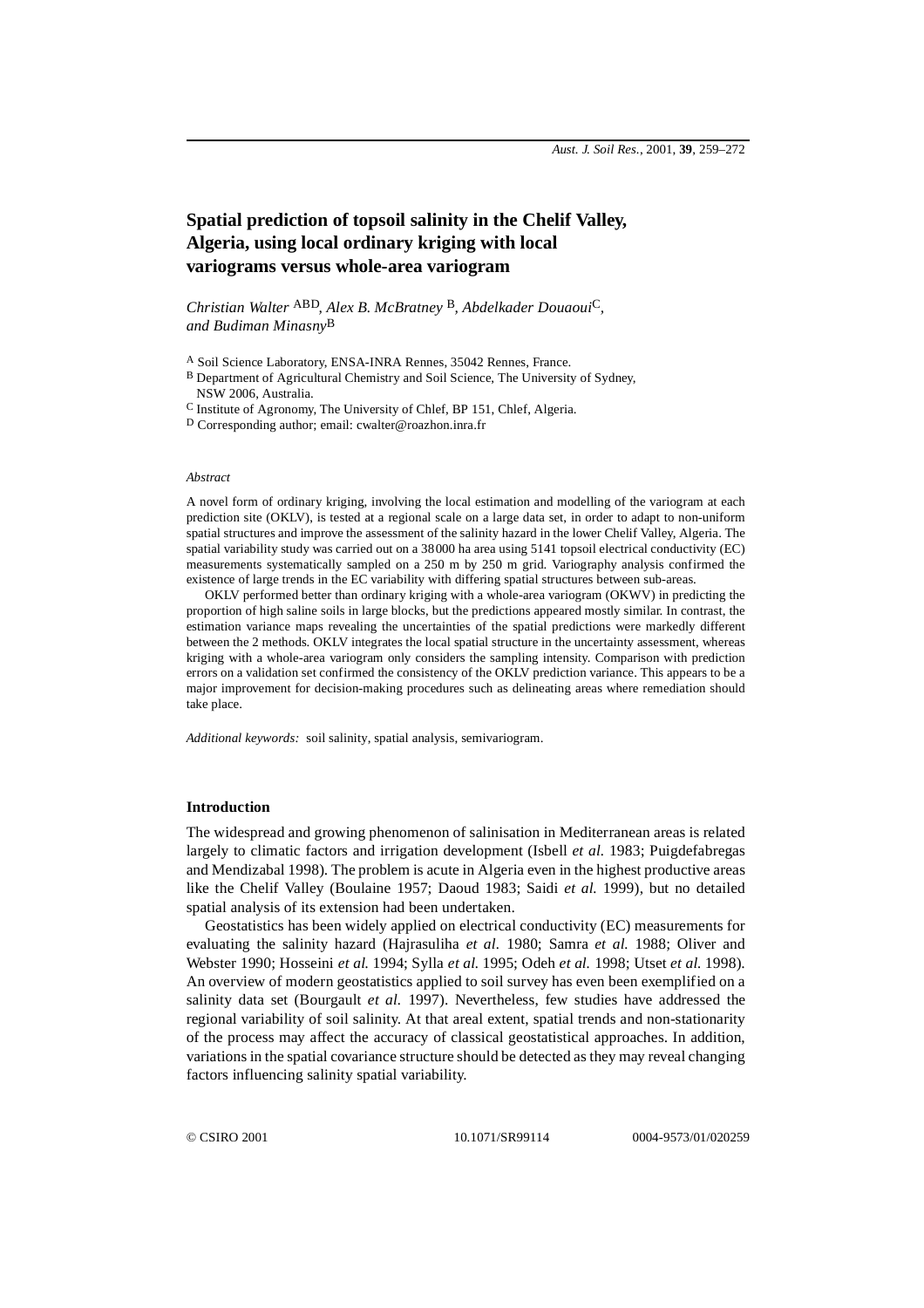The present work explores the application of a particular form of kriging, namely ordinary kriging with local variogram (OKLV), to assess the topsoil EC over the Chelif Valley in Algeria. In this approach, the kriging procedure is fully dependent on the local spatial structure of the salinity process and should be able to adapt to trends in the data. The aims are therefore: (1) to map the topsoil salinity in the lower Chelif Valley, an extensively irrigated area in northern Algeria; (2) to evaluate the use of local ordinary kriging with local versus whole-area variograms, where the data set consists of intensively sampled observations.

# **Methods**

### *The study area*

The Chelif Valley forms a 5000 km2 plain (0°60 E, 36°00 N) extending eastward in the northern part of Algeria along the Chlef River (Fig. 1). Tertiary marl and limestone foothills bound the valley in the northern and southern parts. The study area is located in the lower part of the valley and covers 38000 ha with mainly irrigated fields used for growing cereals, fruits, and vegetables.



**Fig. 1.** Location of the study area in the Chelif Valley, Algeria.

The soils of the Chelif Valley are developed from Quaternary colluvial or alluvial material. Boulaine (1956, 1957) identified mainly soils with weak pedological organisation: the main differentiation criteria were the texture ranging from loam to light clay, the calcareous content, and the occurrence of vertic features. He was the first to notice a much larger proportion of saline soils in the lower part of the valley, later confirmed by Daoud (1983) and Saidi *et al.* (1999).

The lower Chelif Valley falls within the semi-arid climatic zone with an average rainfall of 370 mm in the H'madena area; this rainfall is winter dominant and occurs mainly in the form of heavy showers which may cause flooding in the lower parts of the valley. From May to September, the monthly rainfall is usually  $\langle 20 \text{ mm}$  with average temperatures above 25 $\degree$ C. During 1997, the year when sampling was conducted, the annual rainfall was 392 mm over 78 raindays, but of that 205 mm fell in only 5 days.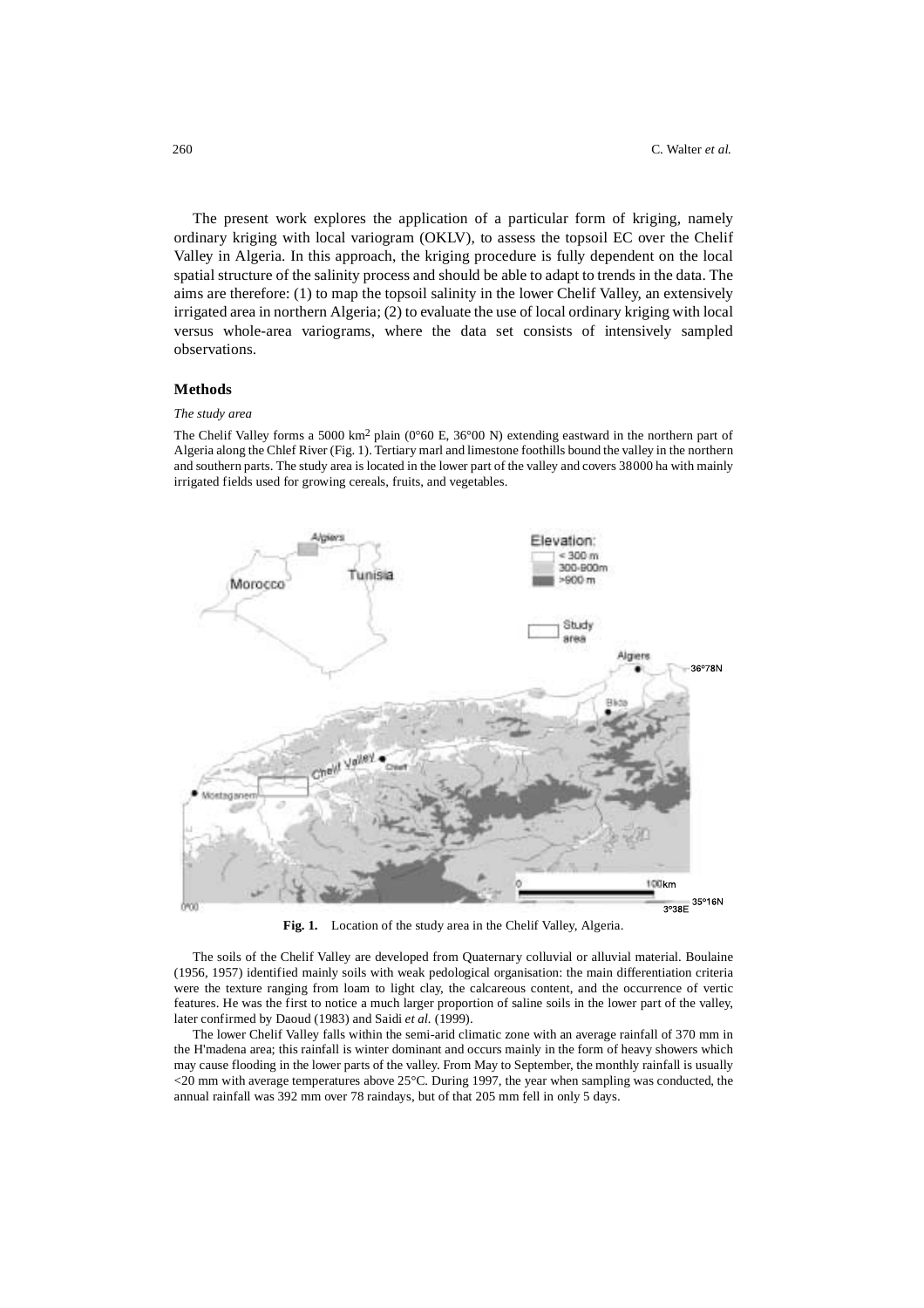

**Fig. 2.** Location map of the topsoil electrical conductivity data within the lower Chelif Valley. The grid lines define blocks of 16 km2 used in the validation process.

### *The sampling process*

The data set consists of 5141 sampling sites, arranged on a systematic square grid with 250-m spacing between sites (Fig. 2): thirty 1:5000 topographic maps were considered and the soil was sampled on their grid node locations where agricultural fields were present. Supplementary transects were also supplied for more detailed sampling in the western part of the area. The sampling took place during the dry season of May to September 1997.

At each site the soil was sampled at the depth of 0.0–0.20 m, air-dried, and ground to pass through a 2 mm sieve. A saturated paste of the sample was then prepared and the EC of the solution suction extract was measured and adjusted to 25°C (US Salinity Laboratory Staff 1954; Rhoades 1993).

### *Spatial prediction: kriging with local v. whole-area variograms*

Two ordinary kriging methods (Cressie 1991) were used to predict the topsoil electrical conductivity, EC*\**, at any unknown location,  $\mathbf{x}_0$ , using the measured values  $EC(\mathbf{x}_i)$  from *n* sampled locations  $\mathbf{x}_i$ . Both methods assume that:

$$
EC^*(\mathbf{x_0}) = \sum_{i=1}^n \lambda_i EC(\mathbf{x_i}), \qquad \sum_{i=1}^n \lambda_i = 1
$$
 (1)

These 2 methods differ in the variogram estimation and modelling procedures, i.e. the way the weights  $\lambda_i$ in Eqn 1 are computed.

#### *Local ordinary kriging with a whole-area variogram (OKWV)*

In this conventional approach, a unique semivariogram is inferred and modelled for the whole data set, providing a global spatial covariance structure over the whole study area. Assuming local stationarity of the mean, the kriging prediction is limited to observations in the neighbourhood of any unknown point and their weights are obtained by minimising the prediction error under a non-bias condition (Cressie 1991). The prediction variance  $\sigma^2(\mathbf{x_0})$ , i.e. the minimised mean-square error, is also estimated at each unknown location through:

$$
\sigma^{2}(\mathbf{x}_{0}) = \psi + \sum_{i=1}^{n} \lambda_{i} \gamma(\mathbf{x}_{i}, \mathbf{x}_{0})
$$
 (2)

Where  $\psi$  is a Lagrange multiplier and  $\gamma$ () is the semivariogram model.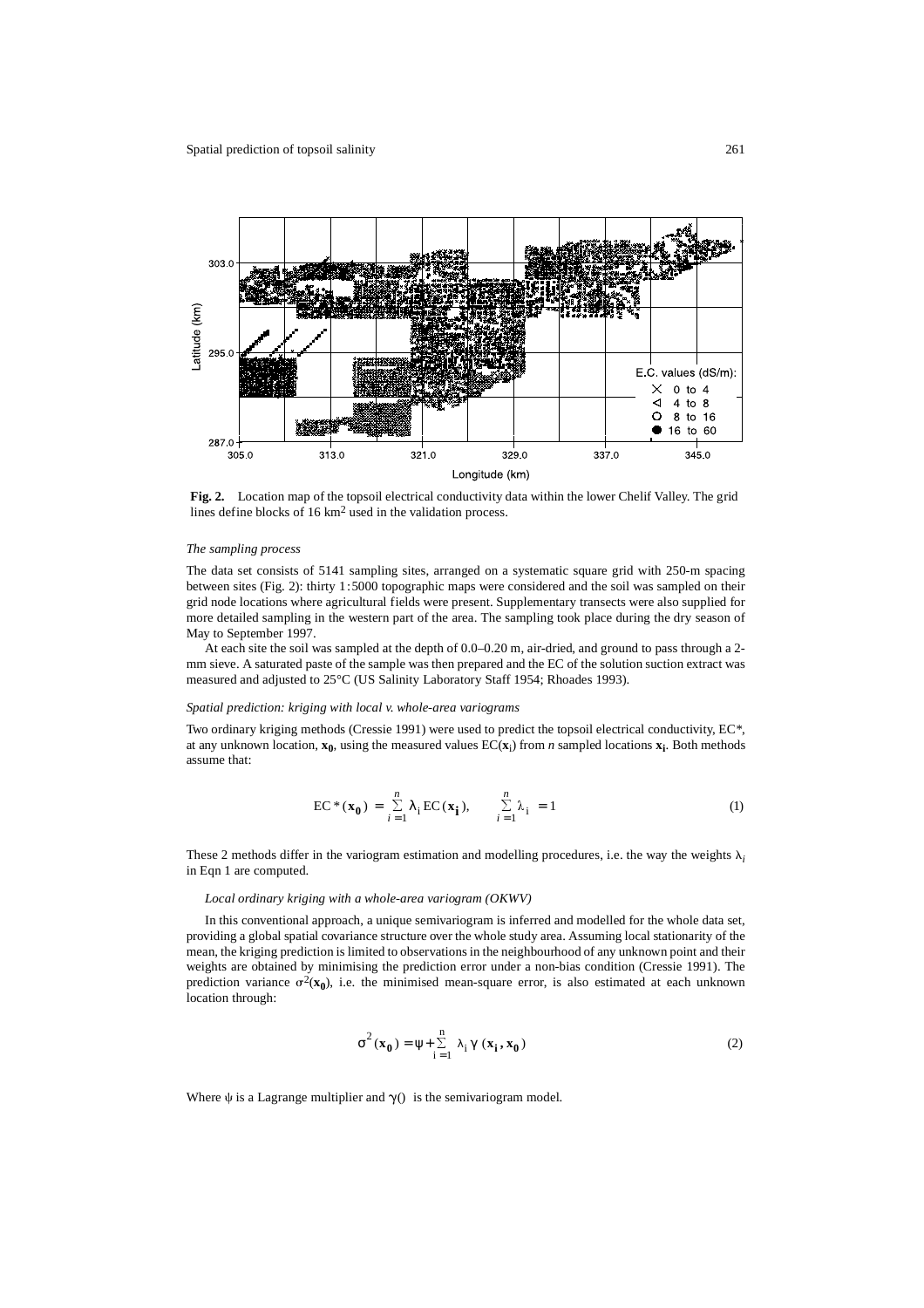OKWV was performed to predict  $EC^*$  at points or over 100 m by 100 m blocks by fitting a double exponential function to the mean experimental variogram (Fig. 3) and adopting a neighbourhood of 100 observations around each prediction site.



**Fig. 3.** Electrical conductivity mean experimental variograms over the whole area  $(\circ)$  and for two sub-areas:  $(\blacksquare)$  the area south of 291 km;  $(\lozenge)$  the rectangular area with opposite corner co-ordinates [320 293] and [330 301]. A double-exponential model is fitted on the whole-area variogram.

### *Ordinary kriging with a local variogram (OKLV)*

Unlike the previous approach, OKLV involves the estimation and modelling of the variogram in the neighbourhood of each unknown site  $x_0$ . A local spatial covariance model is therefore established around each point and used in Eqns 1 and 2 to estimate the property and its estimation variance.

This method was initially developed by Haas (1990*a*, 1990*b*) as a tool to map properties affected by spatial trend or changing covariance structure and applied to estimate rainfall sulfate deposition at a continental scale with a relatively sparse sample (160 monitoring sites). Further development considered the combined spatial and temporal variability of similar property (Haas 1995). On a quite finer resolution, namely an individual farm field, prediction with local variogram was also found to be well-suited to mapping crop yields using intensively measured data (with thousands of sites) obtained by continuous yield monitoring (McBratney *et al.* 1996; Whelan 1998). The ability of the method to adapt to situations of marked differences in local structure from the overall spatial variability was quoted as its main interest and explains its growing application in precision agriculture.

OKLV was applied to predict the EC at points or over 100 m by 100 m blocks. For each unknown site, the experimental variogram was computed considering a neighbourhood of 100 observations within a mean radius of 1650 m varying with the sampling density. This procedure was chosen to estimate the variogram with at least 100 sampling points as suggested by Webster and Oliver (1990). Haas (1995) proposed to use cross-validation to find the minimum size of the local data set, but this method appeared too computationally expensive.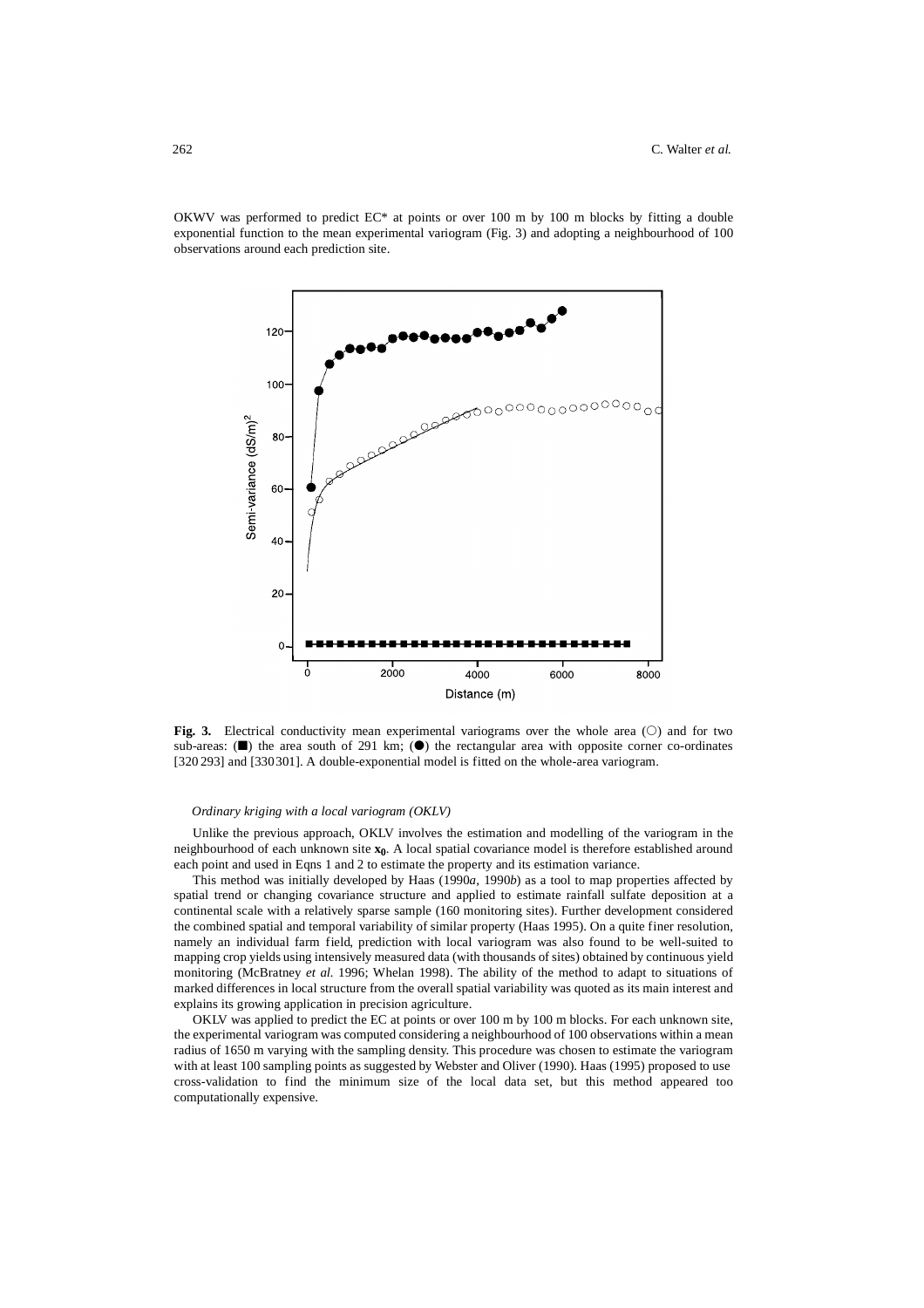An exponential model was fitted automatically using non-linear least-squares optimisation weighted by the number of pairs in the variogram. The exponential model was chosen because of its flexibility in fitting the variogram. The computation was done by using VESPER (Minasny *et al.* 1999) developed at The University of Sydney1.

### *The validation procedures*

Two validation procedures were adopted to compare the kriging techniques, testing either their prediction quality at points or their ability to evaluate the proportion of high saline soils within non-overlapping blocks.

### *Prediction quality at points*

400 points have been selected at random and considered as a validation set. The prediction quality was determined by comparing the actual EC values with EC\* kriging estimates using the remaining points. Three prediction quality criteria were considered: (*i*) the mean error (ME), (*ii*) the root mean-square error (RMSE), and (*iii*) the mean rank of each method (MR). If *m* is the number of validation points:

$$
ME = \frac{1}{m} \sum_{i=1}^{m} \left[ EC*(\mathbf{x}_i) - EC(\mathbf{x}_i) \right] \text{ RMSE} = \sqrt{\frac{1}{m} \sum_{i=1}^{m} \left[ EC*(\mathbf{x}_i) - EC(\mathbf{x}_i) \right]^2}
$$
  
\n
$$
MR_{OKWV} = \frac{1}{m} \sum_{i=1}^{m} r(\mathbf{x}_i) \text{ where}
$$
  
\n
$$
\int_{r}^{r} (x_i) = 1 \text{ if } \left| EC*_{OKWV} (\mathbf{x}_i) - EC(\mathbf{x}_i) \right| \le \left| EC*_{OKLV} (\mathbf{x}_i) - EC(\mathbf{x}_i) \right|
$$
  
\n
$$
\int_{r}^{r} (x_i) = 2 \text{ otherwise}
$$

MR<sub>OKLV</sub> =  $3 - MR$ <sub>OKWV</sub>

The reliability of the prediction variances estimated by each method was also tested on the validation set by computing the mean standardised squared error (MSSE):

$$
\text{MSSE} = \frac{1}{\text{m}} \sum_{i=1}^{\text{m}} \frac{\left(\text{EC} * \left(\mathbf{x}_i\right) - \text{EC} \left(\mathbf{x}_i\right)\right)^2}{\sigma^2 \left(\mathbf{x}_i\right)}
$$

MSSE should be close to 1 if the kriging variance is an accurate estimate of the actual error variance (Wackernagel 1998).

Another way to assess the prediction variance consisted of combining the prediction estimate and prediction variance to derive a Gaussian-type confidence interval centred on the prediction estimate (Cressie 1991): a 95% confidence interval of EC<sup>\*</sup> was estimated at each validation site  $\mathbf{x}_i$ , by  $\text{[EC}^*(\mathbf{x}_i) - 2 \sigma(\mathbf{x}_i)$ ;  $EC^*(\mathbf{x}_i)$ +2  $\sigma(\mathbf{x}_i)$ ]. Computing the proportion of validation points where the 95% confidence interval actually includes the true value tested this approach. This proportion should be near 95% for an accurate modelling of uncertainty.

### *Prediction quality of high saline soils proportion within blocks.*

We tested also the ability of the kriging methods to evaluate the proportion of high saline soils within large blocks, with the notion of, for example, selecting for remediation the most affected ones. The study area was therefore divided into 4 km by 4 km blocks (Fig. 2) and the data set was randomly equally split into prediction and validation sites. 17 blocks mostly included in the study area were considered; in each block, the actual proportion of soils with EC values exceeding a threshold of 16 dS/m was derived from 80–120 available validation sites. OKWV and OKLV were then performed at the validation sites using the

1Compiled program available from Australian Centre for Precision Agriculture, University of Sydney: www.usyd.edu.au/su/agric/acpa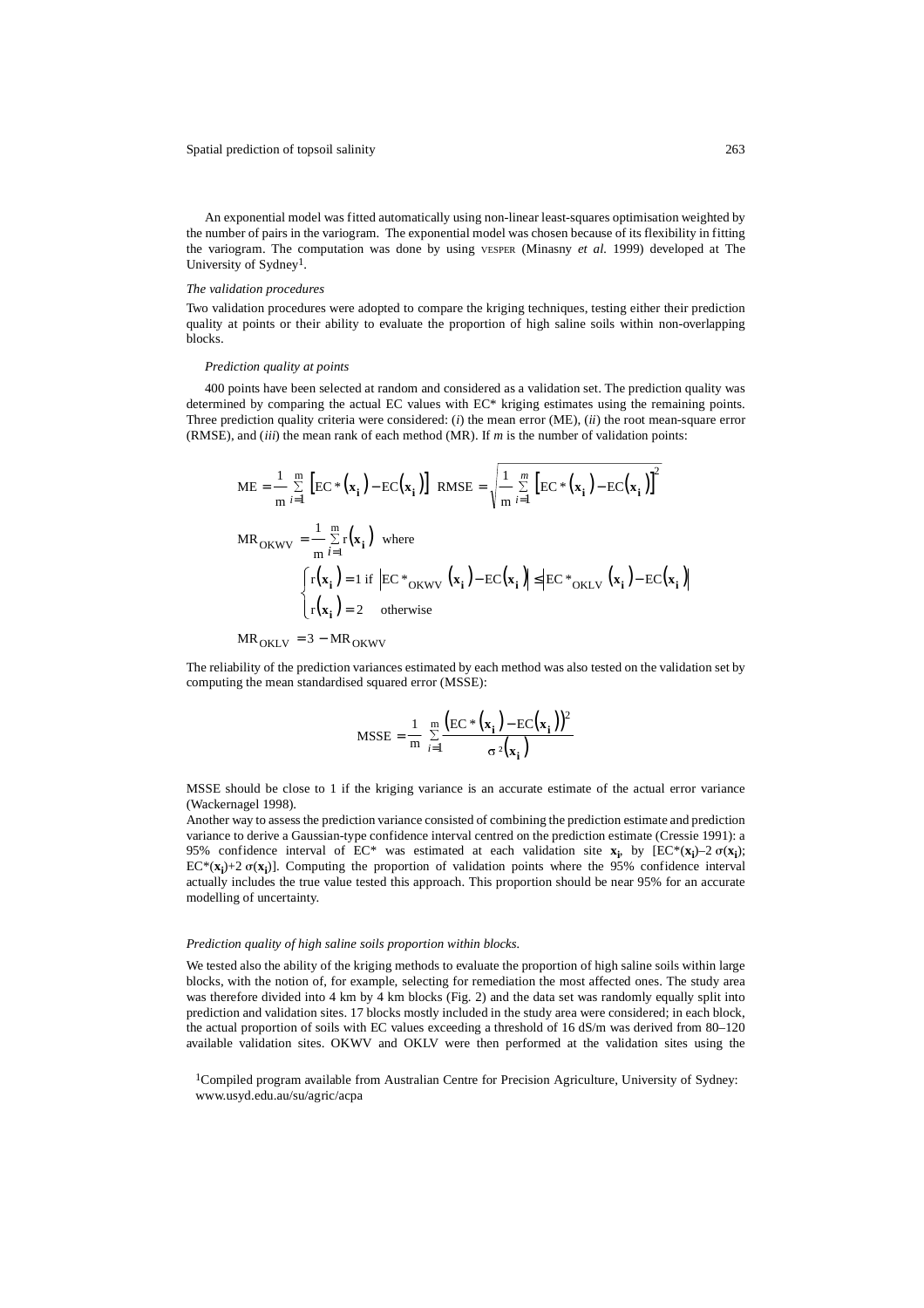prediction set, and their respective predicted proportion of values exceeding 16 dS/m was calculated. The prediction quality of this proportion was also determined as before through ME, RMSE, and MR criteria.

# **Results**

# *Exploratory data analysis*

The histogram of the 5141 EC data was highly skewed with values ranging from 0.2 to 58.7 dS/m and a median value of 5.4 dS/m (Fig. 4). Compared with the thresholds based on crop salt tolerance (US Salinity Laboratory Staff 1954), 36 % of the samples were considered non- or slightly-saline (<4 dS/m), 48 % saline ( $[4-16]$  dS/m) and 16 % highly saline (>16  $dS/m$ ).

The location map of the data (Fig. 2) revealed sharp regional trends with varying mean EC values and spatial variability; for instance, low and almost uniform values were observed in the southern part, whereas the central part exhibits higher values and short distance variability. The semivariogram of the whole area had a large nugget effect, about 50% of the total variance (Fig. 3, circles). Two spatial variation structures could be distinguished from the inflexions of the experimental curve: a local scale (range ∼ 500 m) and a regional scale (range ∼ 4000 m). This variogram was best fitted up to a distance of 4000 m with a double-exponential model with a nugget value of  $28.8 \text{ (dS/m)}^2$ , sill parameters of 29 and 153 (dS/m)2, and distance parameters of 150 and 17000 m:

$$
\gamma(h) = 28.8 + 29 \left[ 1 - \exp\left( -\frac{h}{150} \right) \right] + 153 \left[ 1 - \exp\left( -\frac{h}{17000} \right) \right] \text{ if } h \le 4000
$$



**Fig. 4.** Frequency distribution of the saturated soil paste electrical conductivity for the 5141 samples, with representation of a fitted lognormal distribution.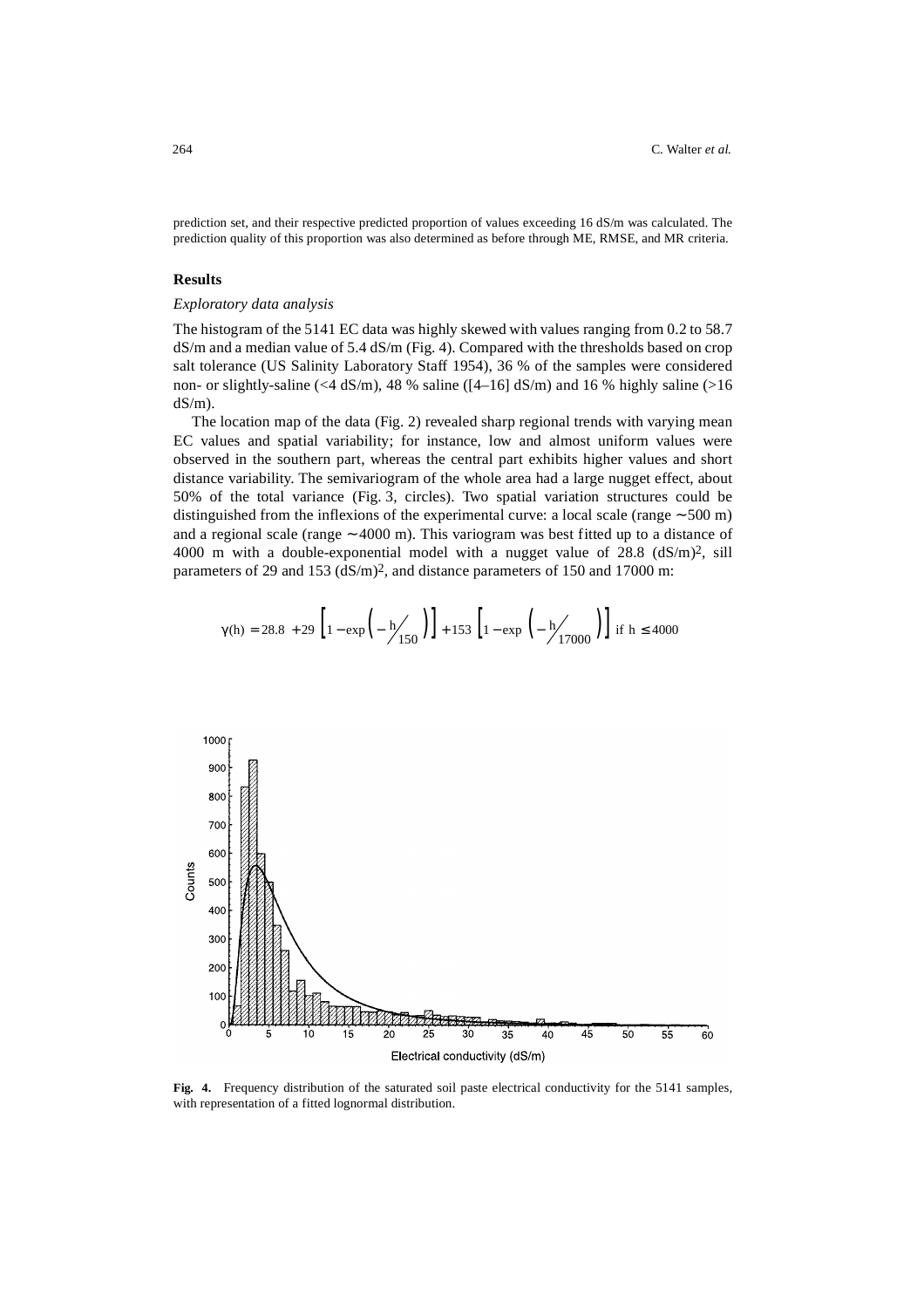

**Fig. 5.** Electrical conductivity maps constructed by (*a*) OKWV using a double exponential model; (*b*) OKLV using an exponential model fitted on a local variogram estimated from 100 nearest points.

Beyond 4000 m, the semi-variance appeared to be constant. When limiting the variography analysis to sub-areas, the previously observed sharp differences between sectors became apparent. The experimental variogram for the southern area indicated weak variability and lack of spatial structure (Fig. 3, squares); by contrast, the semivariogram of the central area (Fig. 3, discs) showed a huge spatial variability marked by a high nugget effect and a exponential shape increase until 1500 m. These differences between sub-areas may be related to changing topographic and lithologic conditions, but other explanation factors have also to be considered (land use, quality of irrigation water) and the spatial trends are therefore not fully understood.

### *Topsoil electrical conductivity prediction*

The prediction maps of the electrical conductivity in the lower Chelif Valley were obtained on 37906 sites by OKWV (Fig. 5*a*) and OKLV (Fig. 5*b*) using 1-ha blocks. Both maps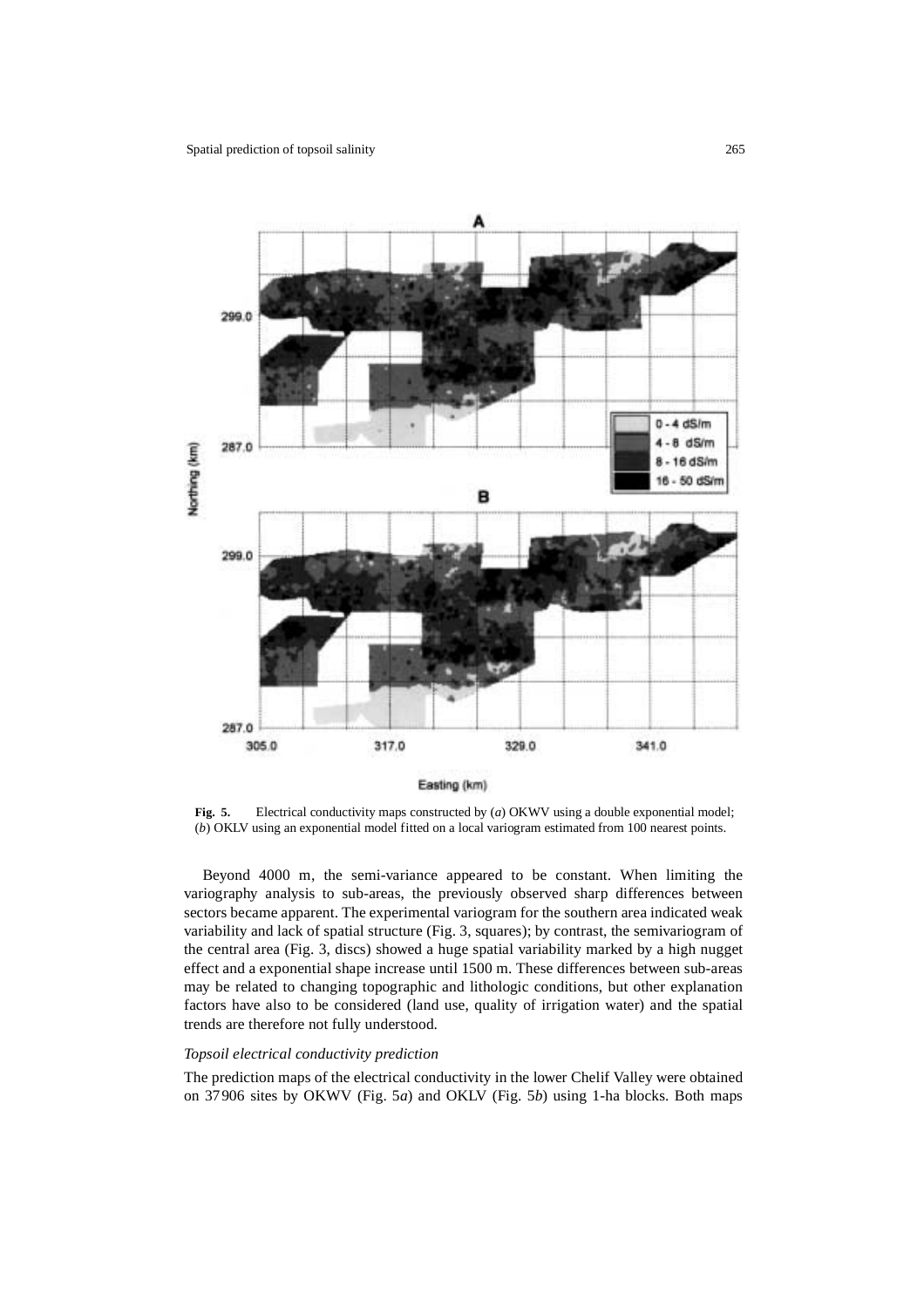revealed the same trends of salinity, marked by gradual changes from low salinity areas to hot spots of very high salinity which vary from 1 ha to 8000 ha. The variance of the electrical conductivity predictions (Table 1) for both methods was much lower than the initial data, indicating a strong smoothing effect of the kriging processes.

The similarity of the prediction maps was confirmed by the results of the validation procedures. In the first test, i.e. the comparison to 400 validation points, the prediction errors of OKLV and OKWV (Table 2) were identical and there is no preferred method. In the second test comparing their ability to estimate the proportion of high saline soils in blocks, both methods underestimated this proportion (Table 2), but as stated by its lower mean rank, the OKLV method gave better results.

**Table 1. Summary statistics of the electrical conductivity for the data set and for the kriging predictions over 1-ha blocks**

|             | Counts | EC data or predictions |                                 | Prediction variance         |                                 |
|-------------|--------|------------------------|---------------------------------|-----------------------------|---------------------------------|
|             |        | Mean<br>(dS/m)         | Variance<br>(dS/m) <sup>2</sup> | Mean<br>(dS/m) <sup>2</sup> | Variance<br>(dS/m) <sup>4</sup> |
| Data        | 5141   | 9.0                    | 84.5                            | _                           |                                 |
| <b>OKWV</b> | 37906  | 9.2                    | 26.6                            | 20.7                        | 32.3                            |
| <b>OKLV</b> | 37906  | 9.2                    | 27.1                            | 13.8                        | 269.4                           |

**Table 2. Validation statistics of the prediction quality at points and the prediction of the proportion of highly saline soils within 16 km2 blocks** Mean error (ME), root mean-square error (RMSE), and mean rank (MR) of the methods

|                     | EC prediction at 400 validation points |                       |              | % ( $EC > 16$ dS/m) over blocks |                    |               |
|---------------------|----------------------------------------|-----------------------|--------------|---------------------------------|--------------------|---------------|
|                     | МE<br>(dS/m)                           | <b>RMSE</b><br>(dS/m) | MR           | МE<br>$(\%)$                    | <b>RMSE</b><br>(%) | MR            |
| <b>OKWV</b><br>OKLV | 0.3<br>0.3                             | 8.3<br>83             | 1.51<br>1.49 | $-8$<br>—რ                      | 13.5<br>11.4       | 1.88<br>1.12. |

*Uncertainty of the predictions*

By contrast with the similarity of the prediction results, OKLV and OKWV differed sharply in describing the uncertainty associated with the predictions.

For OKWV, the statistics of the prediction variance (Table 1) were characterised by a high mean value and a low variance. The corresponding map (Fig. 6*a*) showed slight differences in the prediction variance over the area, which were dependent on the sampling intensity. Such a pattern was expected as OKWV assumes the same covariance model over the area and only the distances between the predicted and the observed sites may affect Eqn 2.

For OKLV, the prediction variance had a lower mean and higher variance (Table 1). The resulting map had a radically different pattern (Fig. 6*b*); large areas with very low prediction variance  $(<4 \text{ dS/m})^2$  are represented in the southern and northern parts, denoting more precise predictions of the electrical conductivity in those areas. On the other hand, areas with high prediction variance were noted both in the cases of low sampling intensity, for instance in the western part, and of high spatial variability, i.e. in central regions.

The consistency of the prediction variance for OKLV was first tested graphically by comparing the prediction errors computed on the 400 validation points against the prediction variance. Box plot statistics of the prediction errors against prediction variance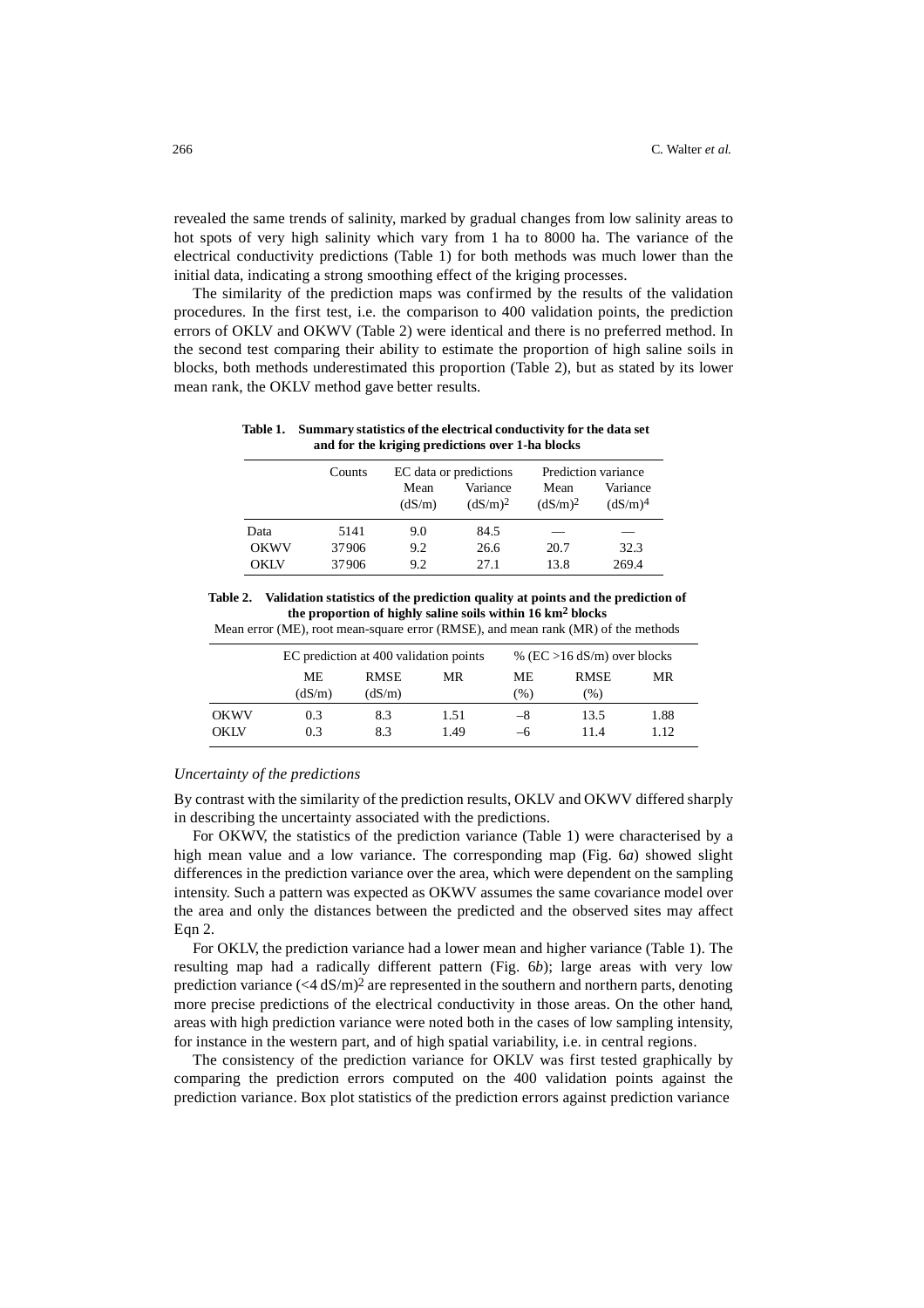

**Fig. 6.** Estimation variance maps of the electrical conductivity constructed by (*a*) OKWV using a doubleexponential model; (*b*) OKLV using an exponential model fitted on a local variogram estimated from 100 nearest points.

classes (Fig. 7) confirmed that the prediction errors increased significantly according to the prediction variance.

Validation statistics of the prediction variance gave similar results for OKLV and OKVW (Table 3); the MSSE is about 1.1 indicating a slight underestimation of the actual prediction error by both methods, which can be attributed to the presence of a few outliers with very high values in the validation set. When considering the proportion of validation points included in the 95% confidence interval, both methods gave also similar results with 92% and 93% of the points included in that interval.

The prediction errors on the validation set therefore appeared in agreement with the prediction variances estimated by OKLV or OKWV.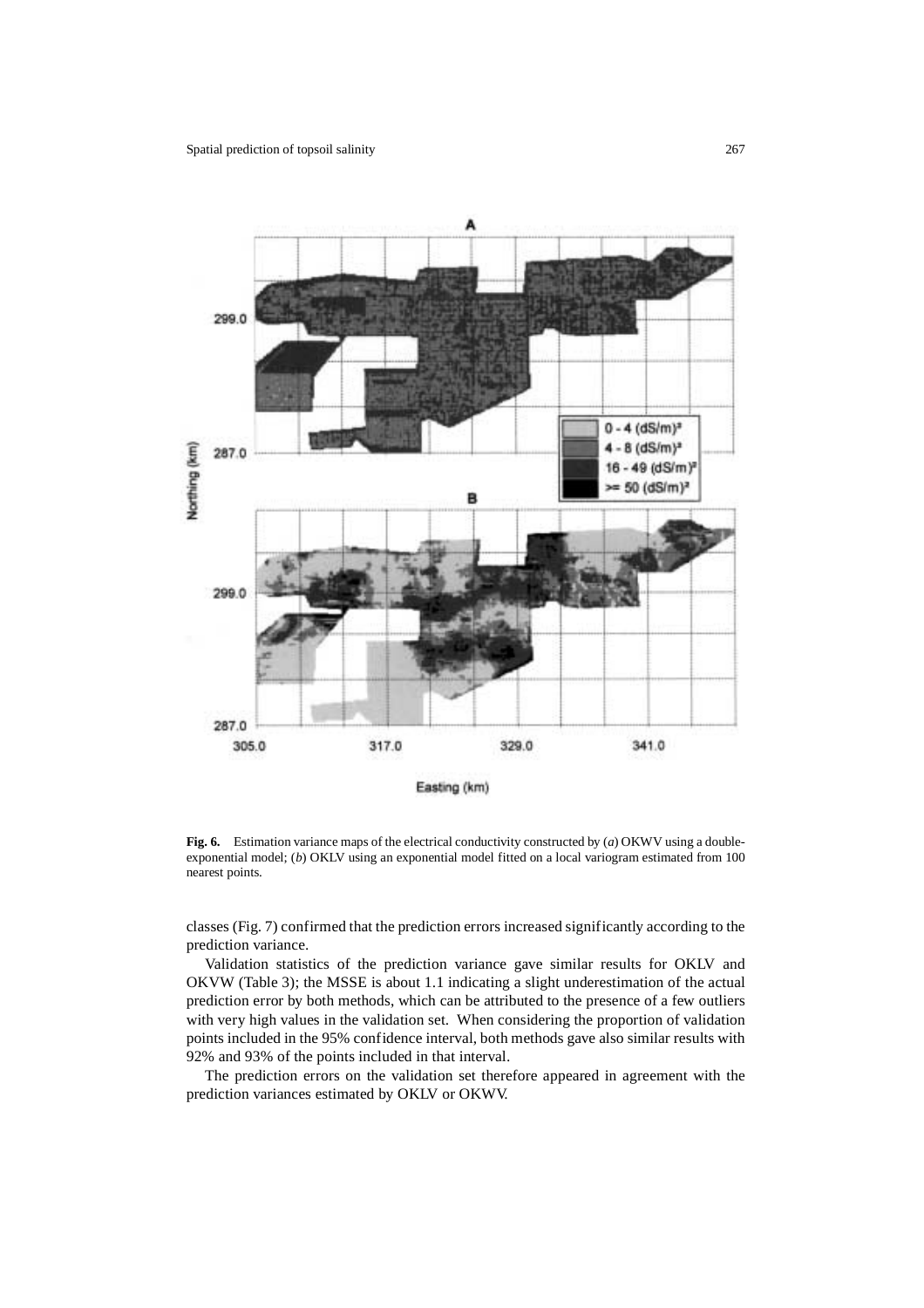

**Fig. 7.** Boxplot statistics for the validation set of the root-square error against 4 classes of OKLV prediction variance, with indication of the number of points within each class.

# **Discussion**

# *Assessment of the topsoil salinity in the Chelif Valley*

The topsoil EC in the Chelif Valley showed marked spatial structure differences between sub-areas, ranging from homogeneous low value domains to sub-areas with very high variability and superposed local and regional scales of variation. As OKLV estimates parameters of the covariance model at each prediction site, these changes can be visualised by mapping, for instance, the nugget values to assess short-range variability. Such maps may help to identify the main factors affecting salinity in each area and will be compared in an ulterior work to physiographic and irrigation practice data.

# **Table 3. Validation statistics of the prediction variance**  σ**² at 400 points**

Mean standardised squared error (MSSE) and proportion of true values included in the 95% confidence interval (P95)

|             | <b>MSSE</b> | P95<br>(% ) |
|-------------|-------------|-------------|
| <b>OKWV</b> | 1.17        | 93          |
| <b>OKLV</b> | 1.13        | 92          |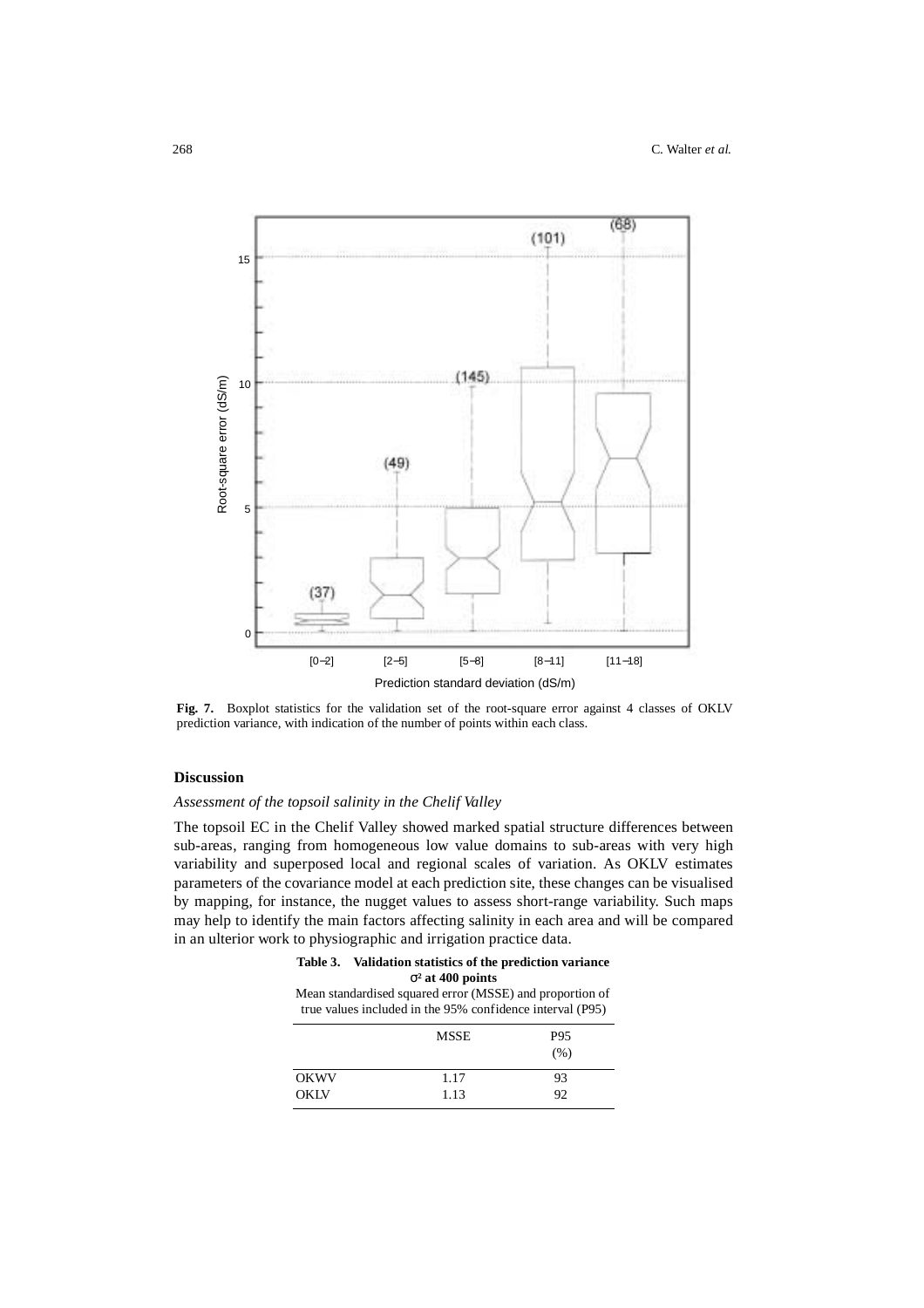Estimation of areas affected by salinity in the Chelif Valley may be derived in first approximation from the ordinary kriging maps (Table 4); 43% of the valley would be considered as saline  $(8-16 \text{ dS/m})$  and 9% as highly saline ( $>16 \text{ dS/m}$ ). In a more rigorous approach, such an assessment must also consider the uncertainty, which may affect the salinity prediction. This may be done considering the 95% confidence interval of the electrical conductivity estimated at each unknown site  $\mathbf{x}_0$ , by  $[EC^*(\mathbf{x}_0) - 2 \sigma(\mathbf{x}_0)]$ ,  $EC^*(\mathbf{x_0})+2 \sigma(\mathbf{x_0})$ ]. An exhaustive inventory of the areas possibly affected by salinity may therefore consider the upper limit of that confidence interval, as done in Table 4 for the OKLV estimates; this leads to a sharp increase of the areas considered as highly saline, 40% of the valley being affected by salinity predictions whose confidence interval includes values above 16 dS/m.

Thus, the differences between OKLV and OKWV prediction variance estimates receive here practical signification, as shown in Fig. 8; according to OKWV, 60% of the valley has a upper confidence limit above a threshold of 16 dS/m, therefore much more than the 40% estimated by OKLV. This is to be related to the high and almost uniform OKWV prediction variance, influenced only by the sampling intensity, whereas OKLV also takes into account the local variability structure.

| and OKLy 95% upper commence minus |           |                     |                               |        |        |  |
|-----------------------------------|-----------|---------------------|-------------------------------|--------|--------|--|
|                                   |           | $EC$ class $(dS/m)$ |                               |        |        |  |
|                                   | $[0 - 4]$ | $[4-8]$ $[8-16]$    |                               | >16    |        |  |
| EC prediction                     |           |                     |                               |        |        |  |
| km <sup>2</sup>                   | 39.99     | 142.82              | 163.36                        | 32.89  | 379.06 |  |
| $\frac{0}{0}$                     | 10        | 38                  | 43                            | 9      | 100    |  |
|                                   |           |                     | EC upper 95% confidence limit |        |        |  |
| km <sup>2</sup>                   | 18.14     | 36.33               | 172.89                        | 151.70 | 379.06 |  |
| %                                 | 5         | 10                  | 45                            | 40     | 100    |  |

**Table 4. Areas of topsoil EC classes according to OKLV estimates and OKLV 95% upper confidence limits**

## *Kriging with local variograms*

Until recently, the development of geostatistical approaches using local variograms, which could also embrace non-linear estimators such as multiple indicator kriging, was limited by computational time and scarcity of sampling data. The first limiting factor has been reduced by enhanced computing performance, and to a lesser extent, the development of comprehensive soil databases and increasing data acquisition potential reduced the sampling limitation.

Geostatistical approaches based on local variograms should therefore be reconsidered as they convey 2 types of improvements.

## *Detection and adaptation to spatial trends*

A common situation in soil spatial analysis is where major scales of spatial variation are related to changes in land use, soil type, or lithology inducing differing spatial structures from one entity to another. Current approaches to deal with such situations include withinstratum kriging (Voltz and Webster 1990), kriging with local means (Wackernagel 1998), or kriging with an external drift (Bourennane *et al.* 1996). Where sufficient sampling intensity is available, local variograms approaches are easier to implement and less dependent on the validity of pre-existing information.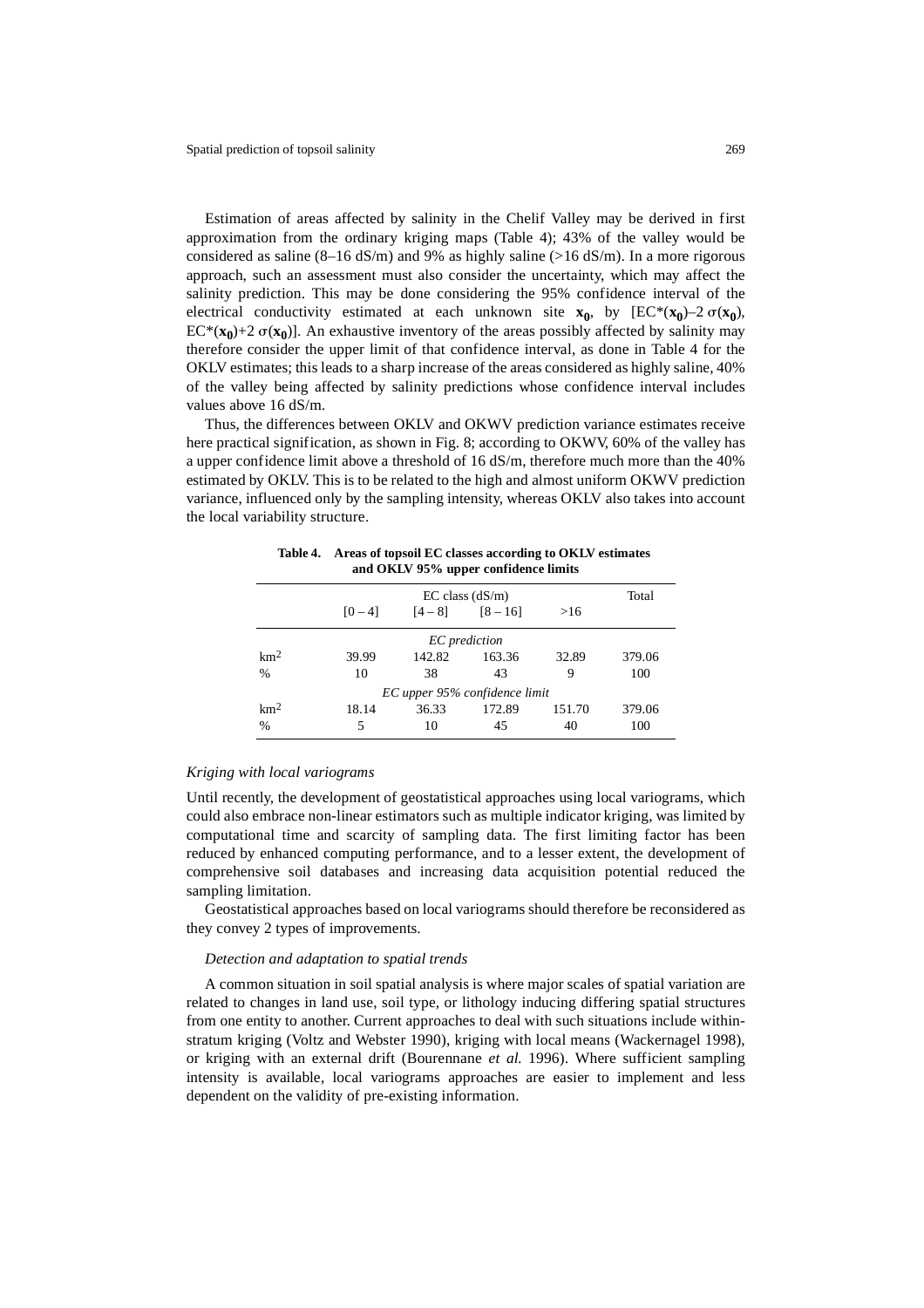

**Fig. 8.** Locations of EC values exceeding a threshold of 16 dS/m according to (*a*) OKLV estimate, (*b*) OKLV 95% upper confidence limit, and (*c*) OKWV 95 % upper confidence limit.

### *Local uncertainty assessment*

Goovaerts (1997, 1999) criticised the usual confidence interval approach for modelling local uncertainty with strong emphasis given to the inability of this approach to adapt to the local variability context. For a more straightforward assessment of the local uncertainty, he promoted therefore more complex approaches such as disjunctive kriging or non-parametric approaches. Kriging with local variograms includes the local spatial structure in the uncertainty assessment and its prediction variance appeared relevant when compared with validation points. This method improves therefore the more accessible conventional approach of uncertainty assessment in case studies where broad indicators of this uncertainty are sufficient.

An alternative approach suggested by Isaaks and Srivastava (1989) and Goovaerts (1999) could also be considered, consisting of rescaling locally the sill of the global variogram to equal the variance of the data within the kriging search neighbourhood and keeping the range constant. Indeed, OKWV and OKLV yielded similar predictions and changing the local shape of variograms had therefore little impact on prediction; hence, the local rescaling of the global semivariogram could be as good as OKLV. Nevertheless, calculating the variance within the local neighbourhood is about as computationally expensive as calculating the local variogram and therefore only limited computing speed gains should be expected.

## **Conclusion**

The OKLV method was found to be better than OKWV to describe the topsoil salinity in the Chelif Valley through the more relevant prediction variance, which was shown to be useful in delineating areas potentially affected by high salinity. Despite enhanced computational time and the need of large data sets, geostatistical approaches of soil spatial variability based on local variograms should be developed as they convey a more informative uncertainty model of the predictions.

Finally, this study confirmed the importance of the salinity hazard in the region, with 10–40% of the areas affected. The kriging maps can serve as guide to remediation and future monitoring. In particular, in selected highly saline and variable areas, more continuous and extensive approaches of soil salinity measurement and monitoring will be developed involving remote sensing and geophysical approaches.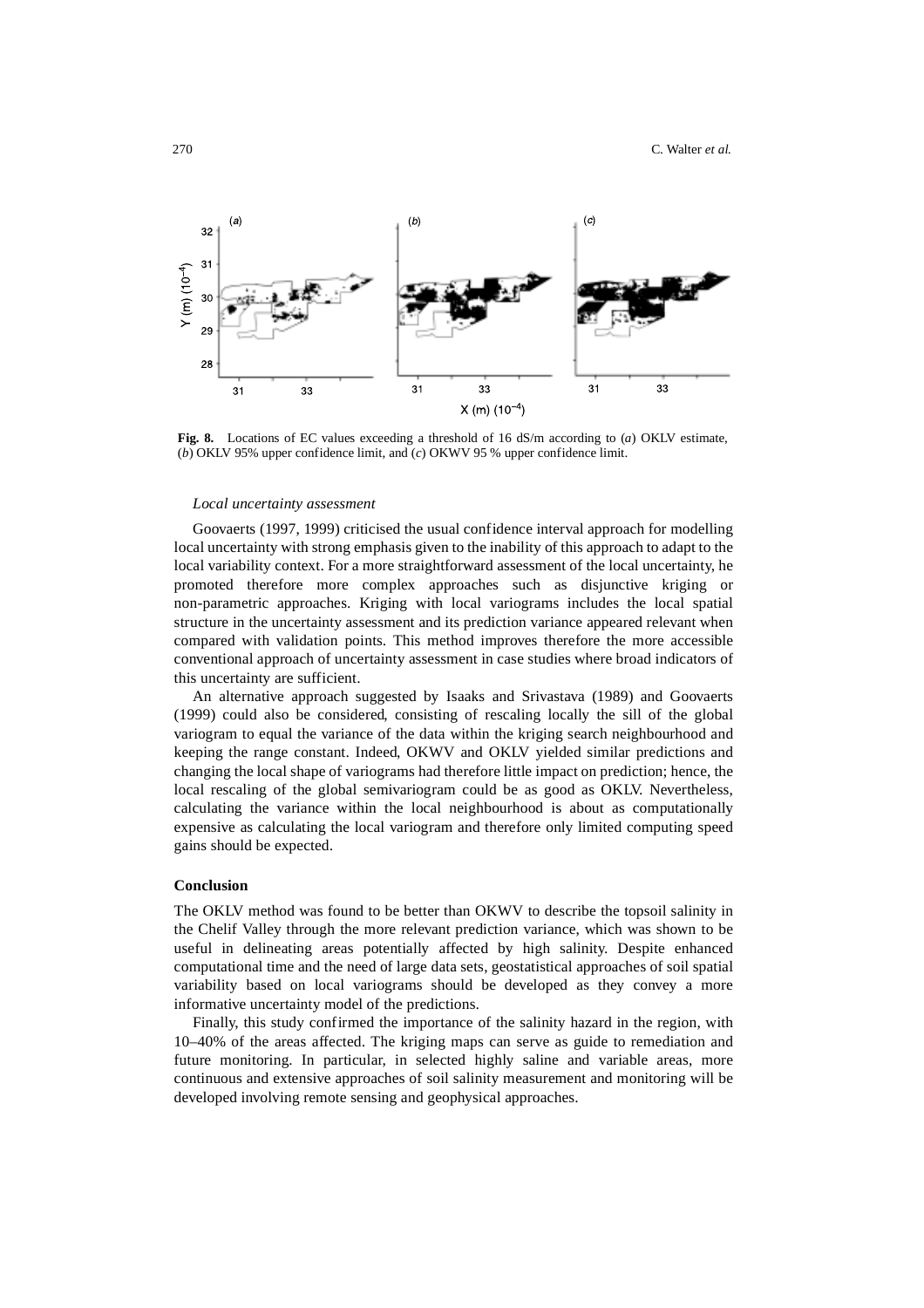### **References**

Boulaine J (1956) Carte des sols des plaines du Cheliff au 1/50.000e, feuilles 1 à 5. Inspection générale de l'Agriculture du Gouvernement Général de l'Algérie.

Boulaine J (1957) Etude des sols des plaines du Chélif. Thèse d'Etat de l'Université d'Alger.

- Bourennane H, King D, Chery P, Bruand A (1996) Improving the kriging of a soil variable using slope gradient as external drift. *European Journal of Soil Science* **47**, 473–483.
- Bourgault G, Journel AG, Rhoades LI, Corwin DL, Lesh SM (1997) Geostatistical analysis of a soil salinity data set. *Advances in Agronomy* **58**, 241–292.
- Cressie N (1991) Part I. Geostatistical data. In 'Statistics of spatial data.' pp. 29–382 (John Wiley & Sons: New York)
- Daoud Y (1983) Contribution à l'étude de la dynamique des sols dans un sol irrigué du périmetre du Haut-Chélif (Algerie). PhD thesis, ENSA Rennes, France.
- Goovaerts P (1997) 'Geostatistics for natural resources evaluation.' (Oxford University Press: New York)
- Goovaerts P (1999) Geostatistics in soil science: state-of-the-art and perspectives. *Geoderma* **89**, 1–46.
- Haas TC (1990*a*) Kriging and automated variogram modeling within a moving window. *Atmospheric Environment* **24A,** 1759–1769
- Haas TC (1990*b*) Lognormal and moving window methods of estimating acid deposition. *Journal of the American Statistical Association* **85**, 950–963.
- Haas TC (1995) Local prediction of a spatio-temporal process with an application to wet sulfate deposition. *Journal of the American Statistical Association* **90**, 1189–1199.
- Hajrasuliha S, Baniabbassi N, Metthey J, Nielsen DR (1980) Spatial variability of soil sampling for salinity studies in Southwest Iran. *Irrigation Science* **1**, 197–208.
- Hosseini E, Gallichand J, Marcotte D (1994) Theoretical and experimental performance of spatial interpolation methods for soil salinity analysis. *Transactions of the American Society of Agricultural Engineers* **37**, 1799–1807.
- Isaaks EH, Srivastava RM (1989) 'An introduction to applied geostatistics.' (Oxford University Press: Oxford)
- Isbell RF, Reeve R, Hutton JT (1983) Salt and sodicity. In 'Soils, an Australian viewpoint'. pp. 107–117. (CSIRO Publishing: Melbourne)
- McBratney AB, Whelan BM, Viscarra Rossel RA (1996) Spatial prediction for precision agriculture. In 'Proceedings of the 3rd International Conference on Precision Agriculture'. Minneapolis, pp. 331–342. (ASA, CSSA, SSSA: Madison, WI)
- Minasny B, McBratney AB, Whelan BM (1999) VESPER version 1.0. Australian Centre for Precision Agriculture, McMillan Building A05, The University of Sydney, NSW 2006, http://www.usyd.edu.au/ su/agric/acpa.
- Odeh IOA, Todd AJ, Triantafilis J, McBratney AB (1998) Status and trends of soil salinity at different scales: the case for the irrigated cotton growing region of eastern Australia. *Nutrient Cycling in Agroecosystems* **50**, 99–107.
- Oliver MA, Webster R (1990) Kriging: a method of interpolation for geographical information systems. *International Journal of Geographical Systems* **4**, 313–332.
- Puigdefabregas L, Mendizabal T (1998) Perspectives on desertification: Western Mediterranean. *Journal of Arid Environments* **39**, 209–224.
- Rhoades JD (1993) Electrical conductivity methods for measuring and mapping soil salinity. *Advances in Agronomy* **49**, 201–251.
- Saidi D, Douaoui A, Le Bissonnais Y, Walter C (1999) Sensitivity of soil surface layers from Chelif plain (Algeria) to structural degradation. *Etude et Gestion des Sols* **6**, 15–25
- Samra JS, Singh VP, Sharma KMS (1988) Analysis of spatial variability in sodic soils. 2: Point and block-kriging. *Soil Science* **145**, 250–256.
- Sylla M, Stein A, Van Breemen N, Fresco LO (1995) Spatial variability of soil salinity at different scales in the mangrove rice agro-ecosystem. *West Africa Agriculture, Ecosystems and Environment* **54**, 1–15.
- US Salinity Laboratory Staff (1954) 'Diagnosis and improvement of saline and alkali soils'. (USDA Handbook No. 60)
- Utset A, Ruiz ME, Herrera J, De Leon DP (1998) A geostatistical method for soil salinity sample site spacing. *Geoderma* **86,** 143–15 1.
- Voltz M, Webster R (1990) A comparison of kriging, cubic splines and classification for predicting soil properties from sample information. *Journal of Soil Science* **41**, 473–490.